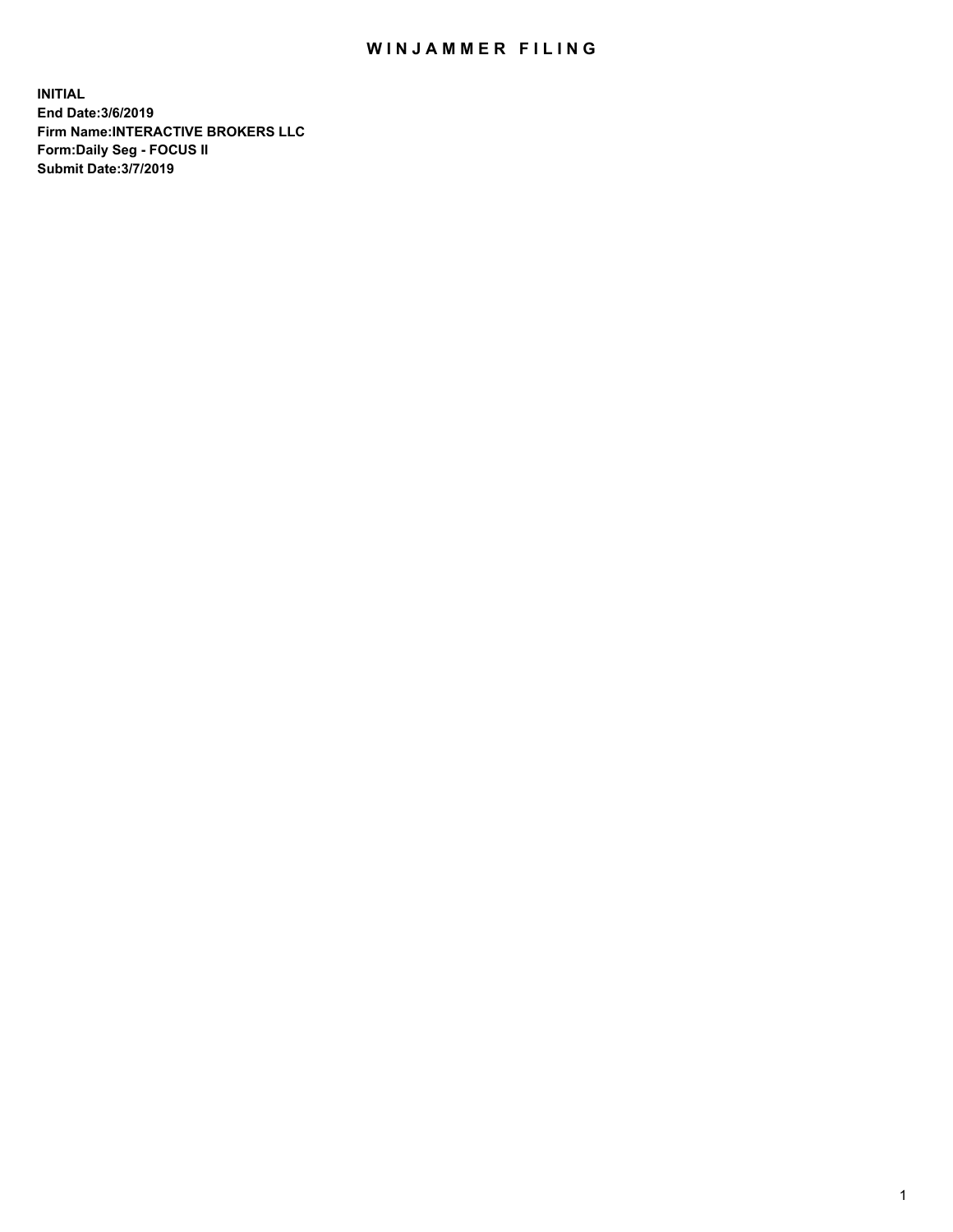**INITIAL End Date:3/6/2019 Firm Name:INTERACTIVE BROKERS LLC Form:Daily Seg - FOCUS II Submit Date:3/7/2019 Daily Segregation - Cover Page**

| Name of Company                                                                                                                                                                                                                                                                                                                | <b>INTERACTIVE BROKERS LLC</b>                                                      |
|--------------------------------------------------------------------------------------------------------------------------------------------------------------------------------------------------------------------------------------------------------------------------------------------------------------------------------|-------------------------------------------------------------------------------------|
| <b>Contact Name</b>                                                                                                                                                                                                                                                                                                            | James Menicucci                                                                     |
| <b>Contact Phone Number</b>                                                                                                                                                                                                                                                                                                    | 203-618-8085                                                                        |
| <b>Contact Email Address</b>                                                                                                                                                                                                                                                                                                   | jmenicucci@interactivebrokers.c<br>om                                               |
| FCM's Customer Segregated Funds Residual Interest Target (choose one):<br>a. Minimum dollar amount: ; or<br>b. Minimum percentage of customer segregated funds required:% ; or<br>c. Dollar amount range between: and; or<br>d. Percentage range of customer segregated funds required between:% and%.                         | $\overline{\mathbf{0}}$<br>$\overline{\mathbf{0}}$<br>155,000,000 245,000,000<br>00 |
| FCM's Customer Secured Amount Funds Residual Interest Target (choose one):<br>a. Minimum dollar amount: ; or<br>b. Minimum percentage of customer secured funds required:% ; or<br>c. Dollar amount range between: and; or<br>d. Percentage range of customer secured funds required between:% and%.                           | $\overline{\mathbf{0}}$<br>$\pmb{0}$<br>80,000,000 120,000,000<br>00                |
| FCM's Cleared Swaps Customer Collateral Residual Interest Target (choose one):<br>a. Minimum dollar amount: ; or<br>b. Minimum percentage of cleared swaps customer collateral required:% ; or<br>c. Dollar amount range between: and; or<br>d. Percentage range of cleared swaps customer collateral required between:% and%. | $\overline{\mathbf{0}}$<br>$\underline{\mathbf{0}}$<br>0 <sub>0</sub><br>00         |

Attach supporting documents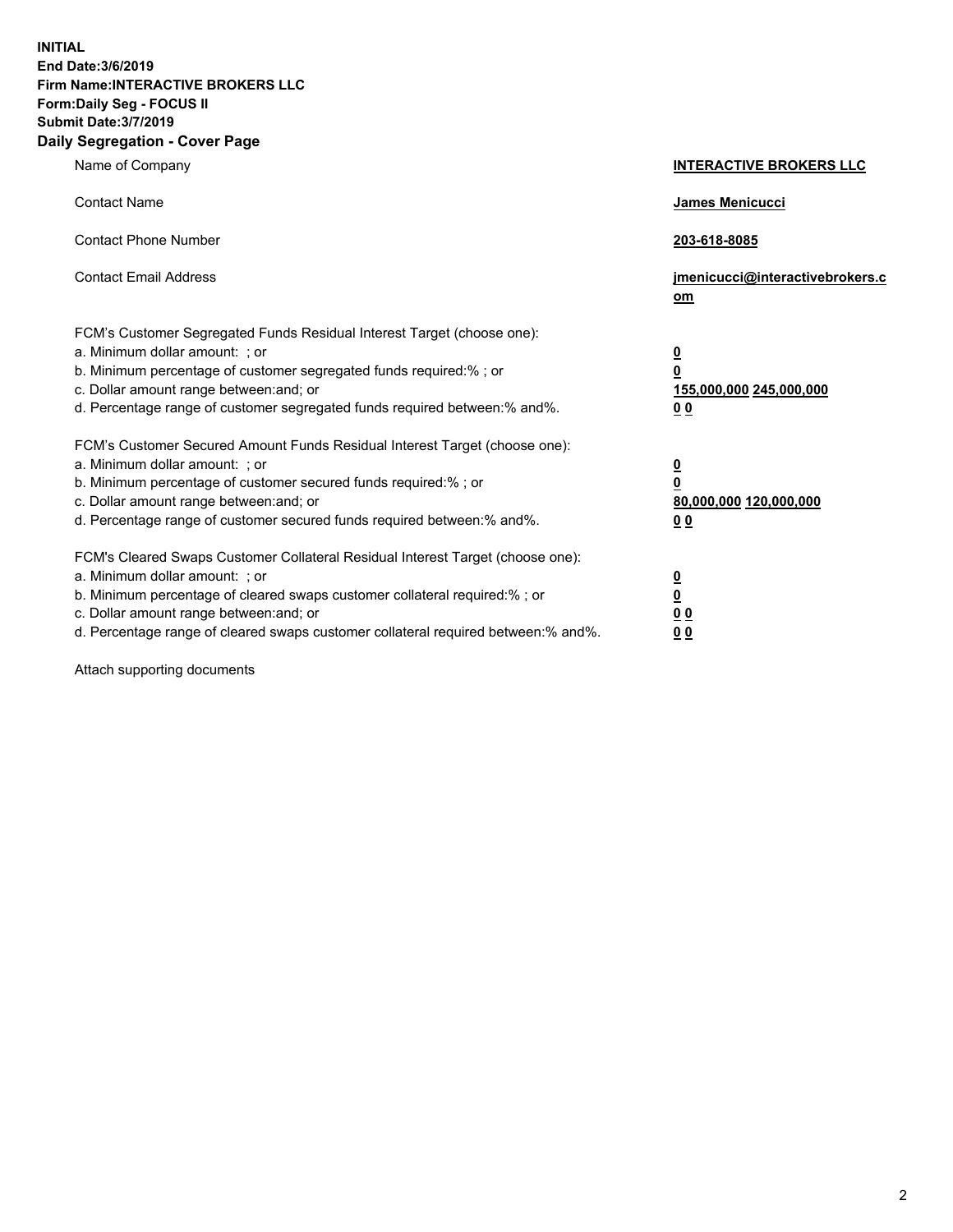## **INITIAL End Date:3/6/2019 Firm Name:INTERACTIVE BROKERS LLC Form:Daily Seg - FOCUS II Submit Date:3/7/2019 Daily Segregation - Secured Amounts**

|     | Foreign Futures and Foreign Options Secured Amounts                                                        |                                                |
|-----|------------------------------------------------------------------------------------------------------------|------------------------------------------------|
|     | Amount required to be set aside pursuant to law, rule or regulation of a foreign                           | $0$ [7305]                                     |
|     | government or a rule of a self-regulatory organization authorized thereunder                               |                                                |
| 1.  | Net ledger balance - Foreign Futures and Foreign Option Trading - All Customers                            |                                                |
|     | A. Cash                                                                                                    | 446,855,765 [7315]                             |
|     | B. Securities (at market)                                                                                  | $0$ [7317]                                     |
| 2.  | Net unrealized profit (loss) in open futures contracts traded on a foreign board of trade                  | -1,094,694 [7325]                              |
| 3.  | Exchange traded options                                                                                    |                                                |
|     | a. Market value of open option contracts purchased on a foreign board of trade                             | 78,509 [7335]                                  |
|     | b. Market value of open contracts granted (sold) on a foreign board of trade                               | -48,912 [7337]                                 |
| 4.  | Net equity (deficit) (add lines 1. 2. and 3.)                                                              | 445,790,668 [7345]                             |
| 5.  | Account liquidating to a deficit and account with a debit balances - gross amount                          | 4,877 [7351]                                   |
|     | Less: amount offset by customer owned securities                                                           | 0 [7352] 4,877 [7354]                          |
| 6.  | Amount required to be set aside as the secured amount - Net Liquidating Equity                             | 445,795,545 [7355]                             |
|     | Method (add lines 4 and 5)                                                                                 |                                                |
| 7.  | Greater of amount required to be set aside pursuant to foreign jurisdiction (above) or line<br>6.          | 445,795,545 [7360]                             |
|     | FUNDS DEPOSITED IN SEPARATE REGULATION 30.7 ACCOUNTS                                                       |                                                |
| 1.  | Cash in banks                                                                                              |                                                |
|     | A. Banks located in the United States                                                                      | 57,593,113 [7500]                              |
|     | B. Other banks qualified under Regulation 30.7                                                             | 0 [7520] 57,593,113 [7530]                     |
| 2.  | Securities                                                                                                 |                                                |
|     | A. In safekeeping with banks located in the United States                                                  | 411,755,168 [7540]                             |
|     | B. In safekeeping with other banks qualified under Regulation 30.7                                         | 0 [7560] 411,755,168 [7570]                    |
| 3.  | Equities with registered futures commission merchants                                                      |                                                |
|     | A. Cash                                                                                                    | $0$ [7580]                                     |
|     | <b>B.</b> Securities                                                                                       | $0$ [7590]                                     |
|     | C. Unrealized gain (loss) on open futures contracts                                                        | $0$ [7600]                                     |
|     | D. Value of long option contracts                                                                          | $0$ [7610]                                     |
|     | E. Value of short option contracts                                                                         | 0 [7615] 0 [7620]                              |
| 4.  | Amounts held by clearing organizations of foreign boards of trade                                          |                                                |
|     | A. Cash                                                                                                    | $0$ [7640]                                     |
|     | <b>B.</b> Securities                                                                                       | $0$ [7650]                                     |
|     | C. Amount due to (from) clearing organization - daily variation                                            | $0$ [7660]                                     |
|     | D. Value of long option contracts                                                                          | $0$ [7670]                                     |
|     | E. Value of short option contracts                                                                         | 0 [7675] 0 [7680]                              |
| 5.  | Amounts held by members of foreign boards of trade                                                         |                                                |
|     | A. Cash                                                                                                    | 102,241,986 [7700]                             |
|     | <b>B.</b> Securities                                                                                       | $0$ [7710]                                     |
|     | C. Unrealized gain (loss) on open futures contracts                                                        | -3,354,847 [7720]                              |
|     | D. Value of long option contracts                                                                          | 78,509 [7730]                                  |
|     | E. Value of short option contracts                                                                         | <u>-48,912</u> [7735] <u>98,916,736</u> [7740] |
| 6.  | Amounts with other depositories designated by a foreign board of trade                                     | $0$ [7760]                                     |
| 7.  | Segregated funds on hand                                                                                   | $0$ [7765]                                     |
| 8.  | Total funds in separate section 30.7 accounts                                                              | 568,265,017 [7770]                             |
| 9.  | Excess (deficiency) Set Aside for Secured Amount (subtract line 7 Secured Statement<br>Page 1 from Line 8) | 122,469,472 [7380]                             |
| 10. | Management Target Amount for Excess funds in separate section 30.7 accounts                                | 80,000,000 [7780]                              |
| 11. | Excess (deficiency) funds in separate 30.7 accounts over (under) Management Target                         | 42,469,472 [7785]                              |
|     |                                                                                                            |                                                |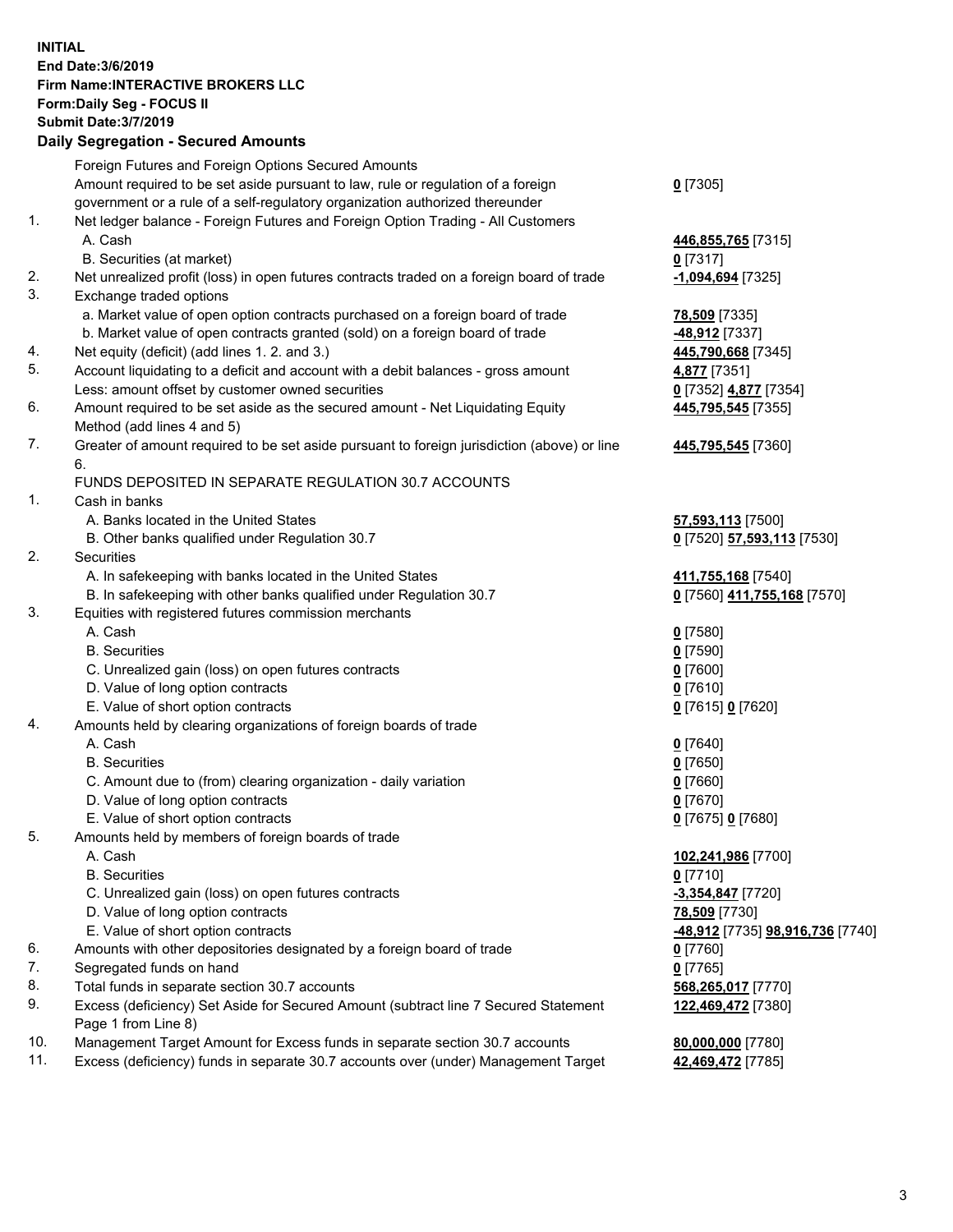**INITIAL End Date:3/6/2019 Firm Name:INTERACTIVE BROKERS LLC Form:Daily Seg - FOCUS II Submit Date:3/7/2019 Daily Segregation - Segregation Statement** SEGREGATION REQUIREMENTS(Section 4d(2) of the CEAct) 1. Net ledger balance A. Cash **3,887,061,664** [7010] B. Securities (at market) **0** [7020] 2. Net unrealized profit (loss) in open futures contracts traded on a contract market **-104,555,974** [7030] 3. Exchange traded options A. Add market value of open option contracts purchased on a contract market **110,913,587** [7032] B. Deduct market value of open option contracts granted (sold) on a contract market **-170,989,342** [7033] 4. Net equity (deficit) (add lines 1, 2 and 3) **3,722,429,935** [7040] 5. Accounts liquidating to a deficit and accounts with debit balances - gross amount **1,229,933** [7045] Less: amount offset by customer securities **0** [7047] **1,229,933** [7050] 6. Amount required to be segregated (add lines 4 and 5) **3,723,659,868** [7060] FUNDS IN SEGREGATED ACCOUNTS 7. Deposited in segregated funds bank accounts A. Cash **500,730,511** [7070] B. Securities representing investments of customers' funds (at market) **2,209,730,775** [7080] C. Securities held for particular customers or option customers in lieu of cash (at market) **0** [7090] 8. Margins on deposit with derivatives clearing organizations of contract markets A. Cash **4,748,623** [7100] B. Securities representing investments of customers' funds (at market) **1,266,610,049** [7110] C. Securities held for particular customers or option customers in lieu of cash (at market) **0** [7120] 9. Net settlement from (to) derivatives clearing organizations of contract markets **3,447,686** [7130] 10. Exchange traded options A. Value of open long option contracts **111,196,445** [7132] B. Value of open short option contracts **-171,331,082** [7133] 11. Net equities with other FCMs A. Net liquidating equity **0** [7140] B. Securities representing investments of customers' funds (at market) **0** [7160] C. Securities held for particular customers or option customers in lieu of cash (at market) **0** [7170] 12. Segregated funds on hand **0** [7150] 13. Total amount in segregation (add lines 7 through 12) **3,925,133,007** [7180] 14. Excess (deficiency) funds in segregation (subtract line 6 from line 13) **201,473,139** [7190] 15. Management Target Amount for Excess funds in segregation **155,000,000** [7194] 16. Excess (deficiency) funds in segregation over (under) Management Target Amount **46,473,139** [7198]

Excess